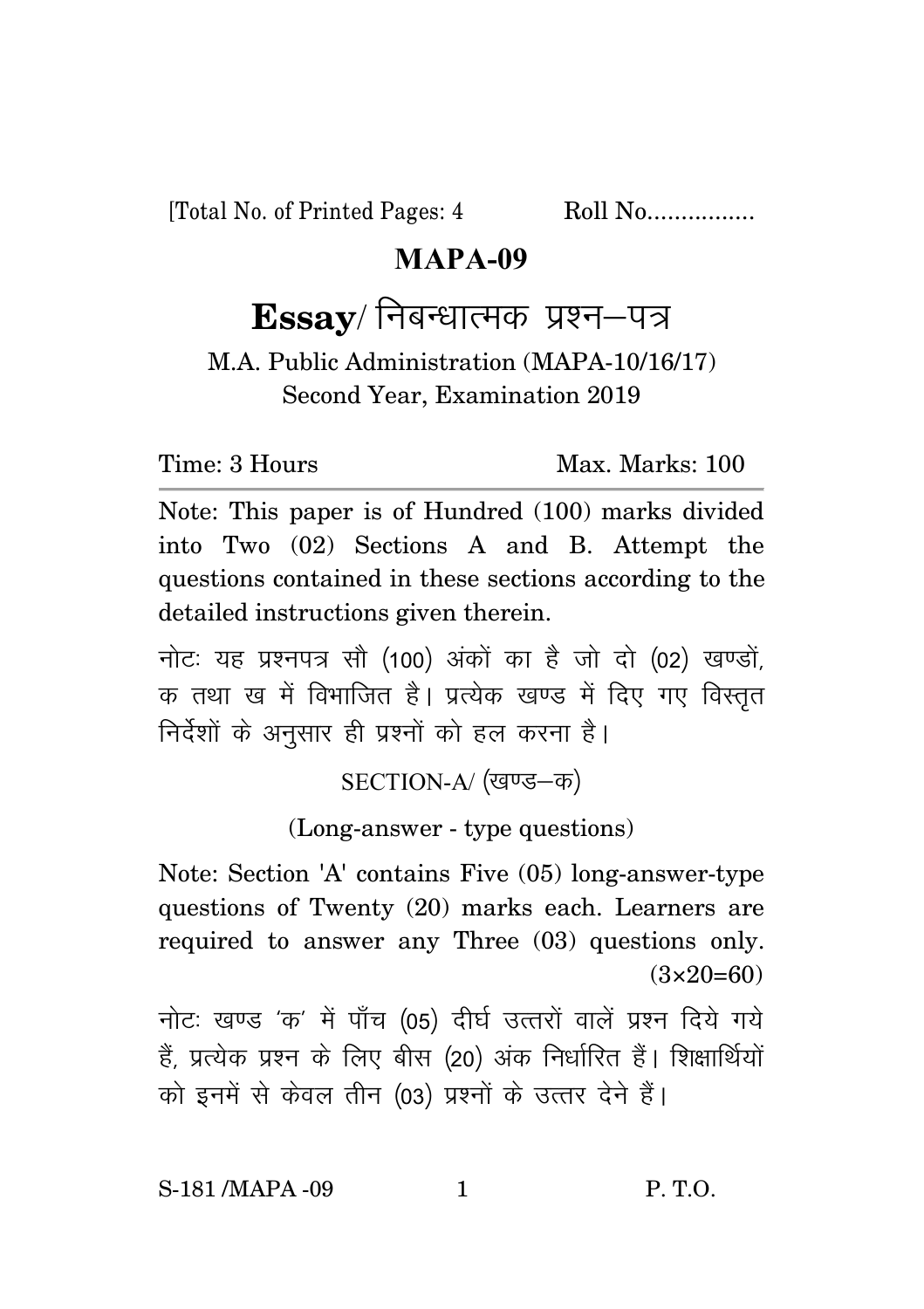1. What do you understand by Decentralization? Clarify the need of Decentralization.

विकेन्द्रीकरण से आप क्या समझते हैं? विकेन्द्रीकरण की आवश्यकता को स्पष्ट कीजिए।

- 2. What is the importance of the study of Development Administration? Discuss in detail. विकास प्रशासन के अध्ययन का क्या महत्व है? विस्तार से चर्चा कीजिए।
- 3- Explaining the problem of corruption in Indian administration, clarify the role of administrative agencies for its prevention.

भारतीय प्रशासन में भ्रष्टाचार की समस्या को स्पष्ट करते हुए इसके रोक–थाम के लिए प्रशासनिक ऐजेन्सियों की भमिका को स्पष्ट कीजिए।

4- Explain the evolution of development administration and its role in developing countries.

विकास प्रशासन के उदभव और विकासशील देशों में इसकी भूमिका को स्पष्ट कीजिए।

5- Discuss the ancient administrative history of Uttarakhand.

उत्तराखण्ड के प्राचीन प्रशासनिक इतिहास की चर्चा कीजिए।

S-181 /MAPA -09 2 P. T.O.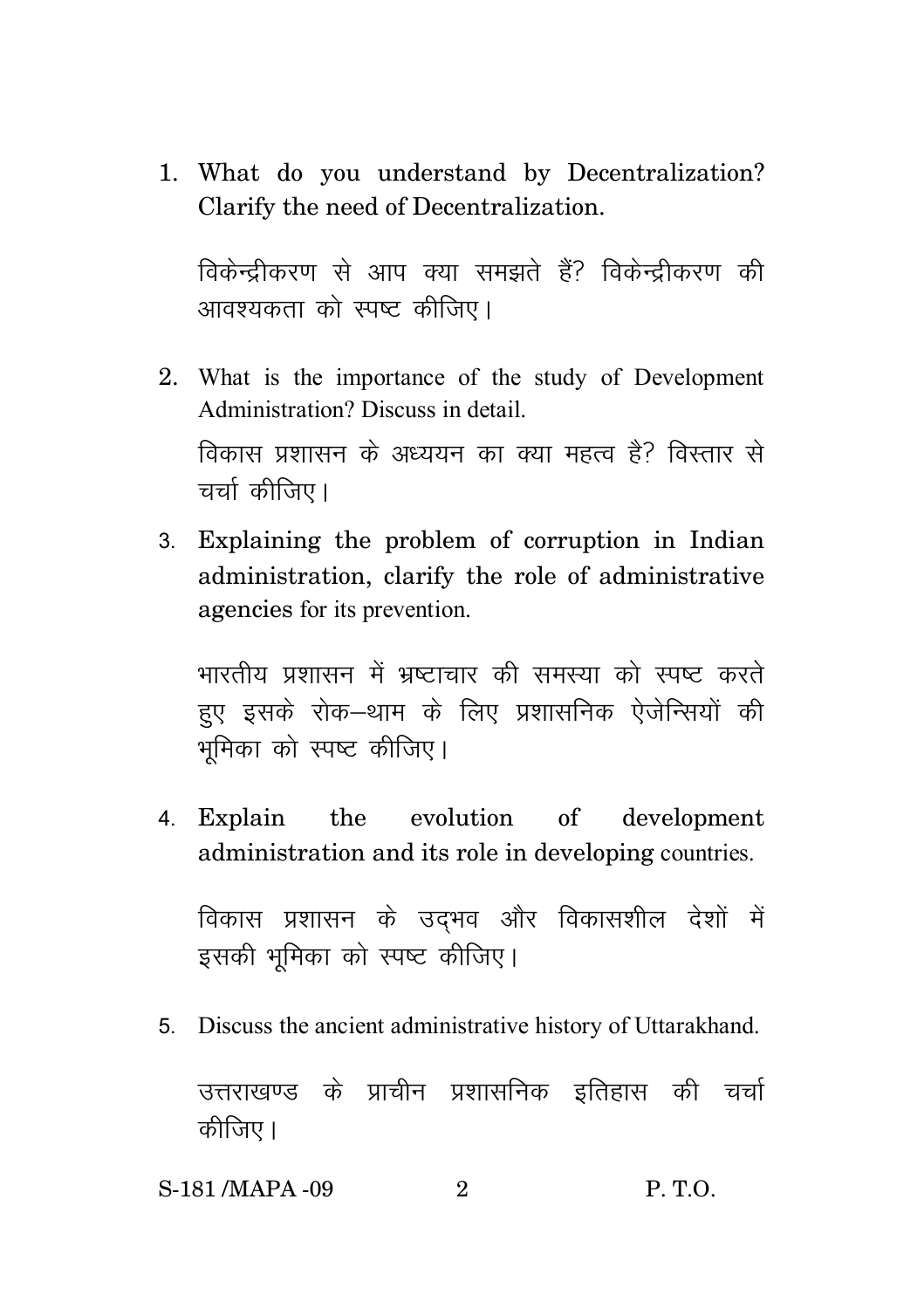## SECTION-B/ (खण्ड–ख)

## (Short - answer - type questions)

(दीर्घ उत्तरों वाले प्रश्न)

Note: Section 'B' contains Eight (08) short-answer tvoe questions of Eight (08) marks each. Learner are required to answer any Five (05) questions only.

 $(5 \times 8 = 40)$ नोटः खण्ड 'ख' में आठ (08) लघु उत्तरों वालें प्रश्न दिये गये हैं, प्रत्येक प्रश्न के लिए आठ (08) अंक निर्धारित हैं। शिक्षार्थियों को इनमें से केवल पाँच (05) प्रश्नों के उत्तर देने हैं।

- 1. Public administration is the Art or Science? लोक प्रशासन कला है या विज्ञान?
- 2. Background of Panchayati Raj. पंचायती राज की पुष्ठभूमि।
- 3. Explain Social Welfare Administration. सामाजिक कल्याण प्रशासन को स्पष्ट कीजिए।
- 4. Clarify the controversy of Generalists and Experts in administration.

प्रशासन में सामान्यज्ञ और विशेषज्ञों के विवाद को स्पष्ट करें ।

5. Status and role of State Secretariat. राज्य सचिवालय की स्थिति और भूमिका ।

S-181 / MAPA - 09

 $\mathcal{S}$